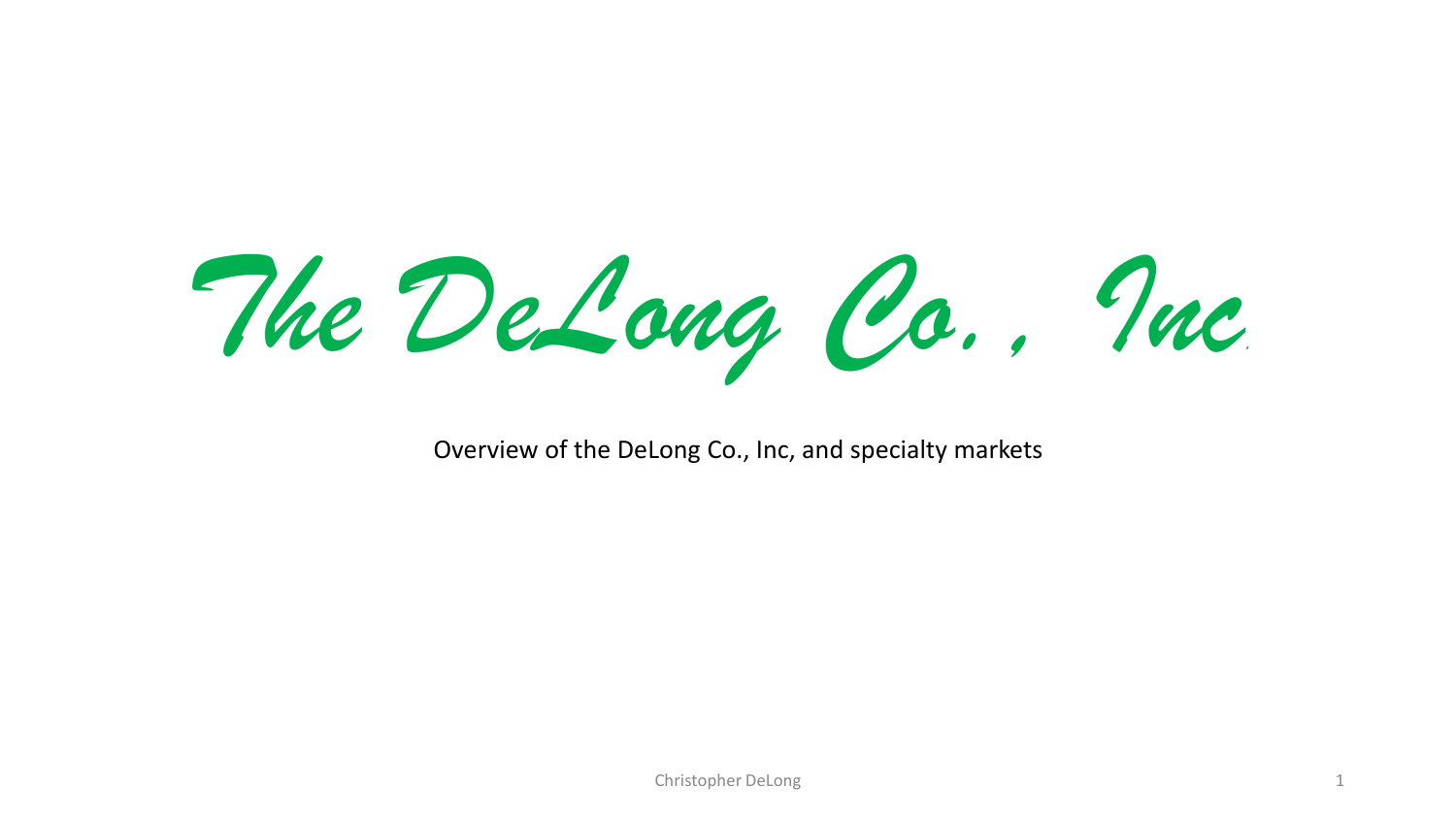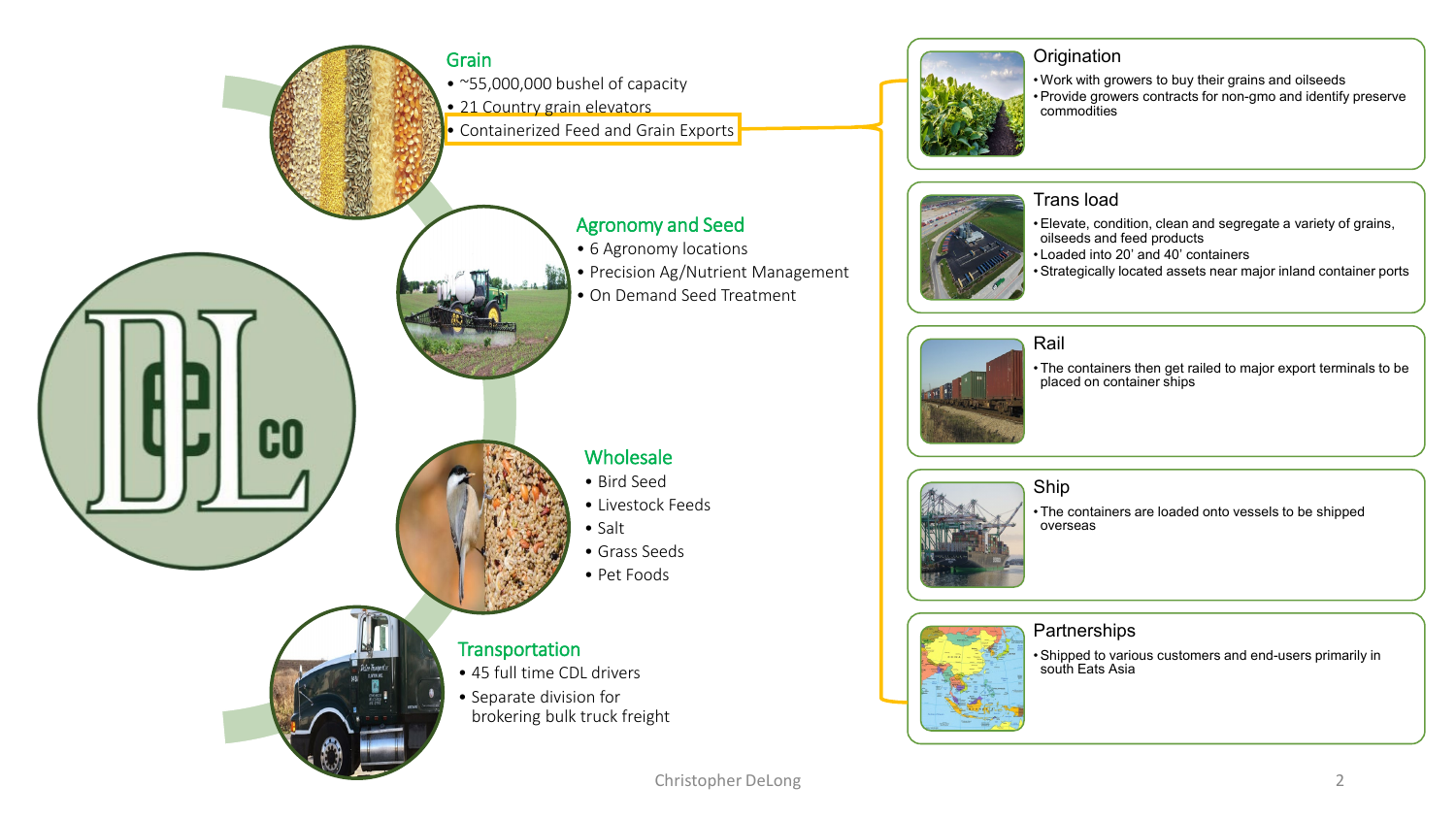

**USDA ORGANIC** 

#### **Genetically Modified Organism**

•organism whose genetic material has been altered using genetic engineering techniques •Example: Round up ready corn and soybeans

### **Non - Genetically Modified**

•Produced without genetic engineering

- •No standards set by US government for labeling
- •3<sup>rd</sup> party organizations like the Non-GMO Project have created standards, otherwise the product trades at a % of purity

### **Organic**

•*"Organic food is the product of a farming system which avoids the use of man-made fertilizers, pesticides; growth regulators and livestock feed additives."* NOP •US standards are set by the USDA via the national organic program (NOP)

### **Sustainability**

•The ability to be maintained at a certain rate or level •No standards set by US government for labeling •3<sup>rd</sup> party labels like ISCC or RTRS set requirements and issue labeling

# **ENT<sub>1</sub> SER**

GOLD

**ISCC** 

### **Identity Preserved (IP)**

•Refers to the maintenance of a product's specific traits or characteristics through growing, production and marketing channels

•Usually done to enhance processing efficiencies, enhance taste, create a better appearance or marketability of the finish product

### **Cleaned and/or Conditioned**

•End users may desire grain that meet higher specifications than USDA grades •To meet these specifications usually requires some advance cleaning and sorting equipment



Source: USDA, Economic Research Service using data from the 2002 ERS report, Adoption of Bioengineered Crops (AER-810)

### **Specialty Grains**

- A commodity that is grown , conditioned, or marketed to a niche market
- Usually **adds value** to the end users product and the producers bottom line
- **Can mean a lot of different things**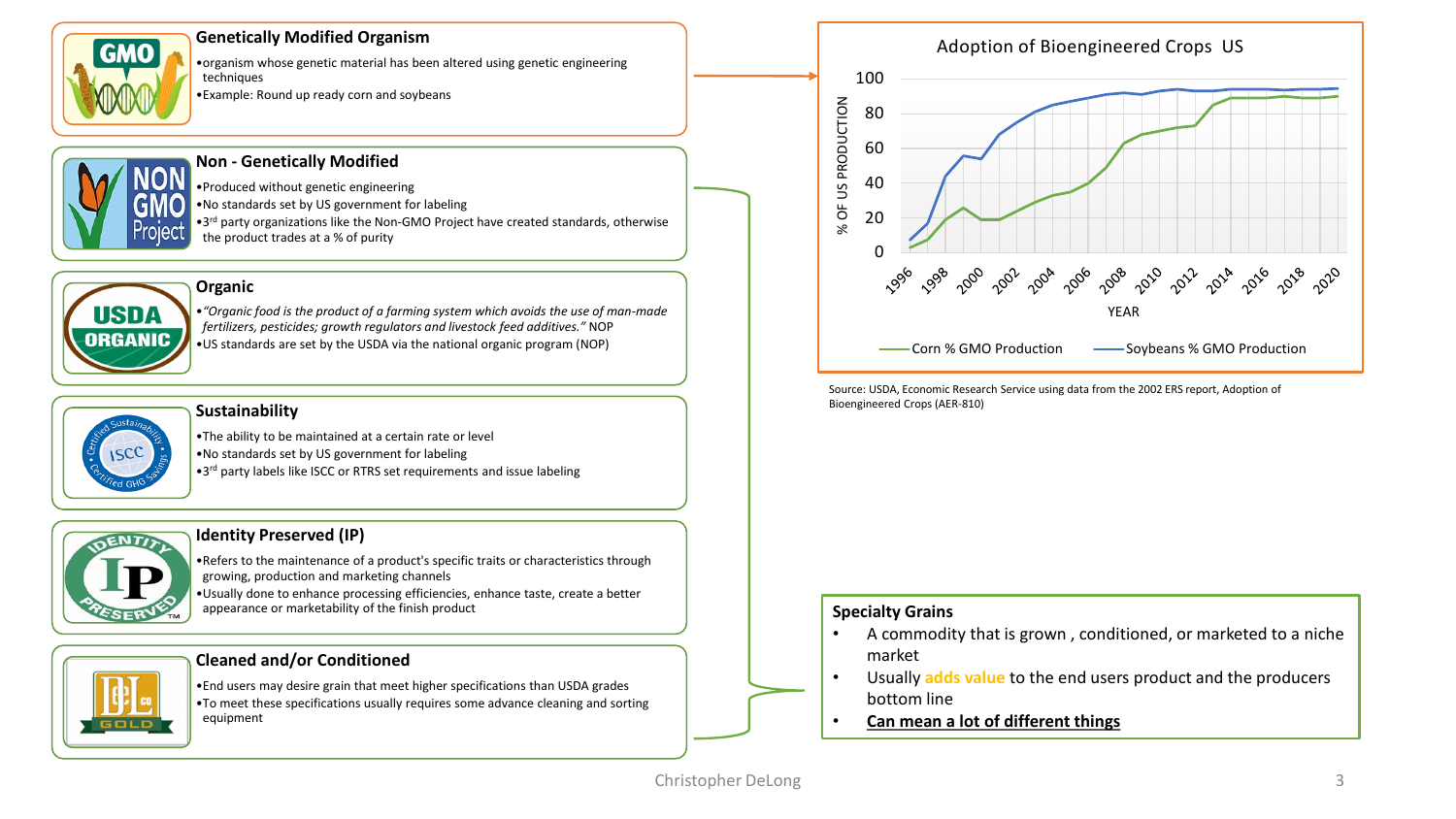



 - 5,000,000 10,000,000  $\frac{15}{4}$  15,000,000<br>  $\frac{15}{4}$ <br>  $\frac{10}{4}$  10,000,000 20,000,000 25,000,000 2015 2016 2017 2018 2019 2020 Year Imported Organic Corn Bushels







Source: USDA GATS

Source: USDA Organic Census